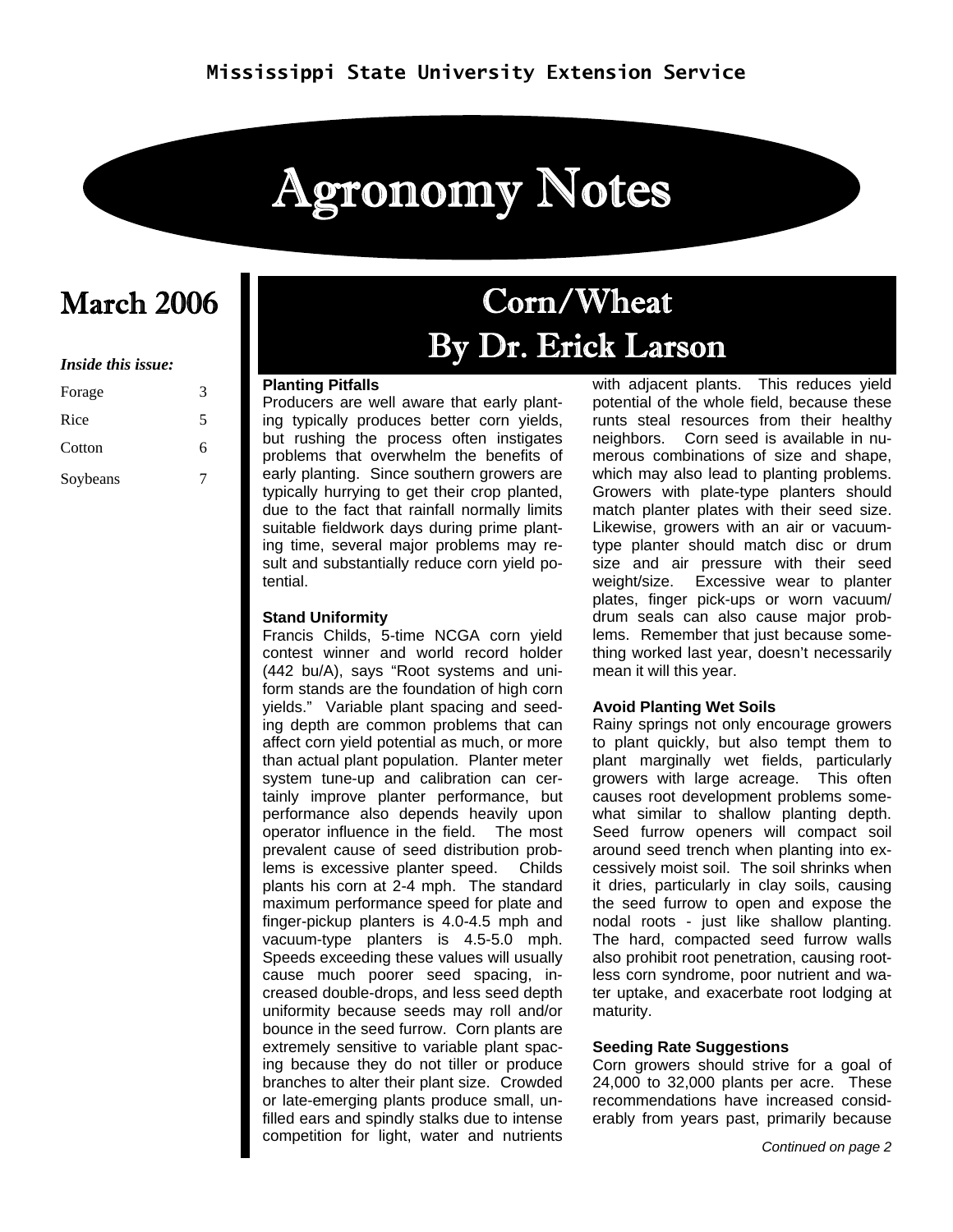#### *Corn/Wheat continued from page 1*

corn productivity is rapidly increasing and newer genetics are more tolerant of high planting rates. The desired plant population may vary depending upon a field's yield potential, planter row width and planting date. If a corn yield goal of 200 bu/A (50 bu/A soybeans or 2 bale cotton) is realistic, particularly under irrigation, then strive for 28,000-32,000 plants/acre. If this goal is unrealistic, then lower the seeding rate accordingly. You generally should exceed 28,000 plants/acre in dryland culture. Remember to over-plant the desired plant population about 5 to 10% depending upon planting conditions and seed germination. Also, having different row widths many alter optimum plant population because it ultimately affects plant spacing. Close plant spacing increases competition for light, water and nutrients, which weakens stalk quality without increasing yield potential, particularly under stress. Thus, optimum plant population in wide rows is generally around 2,000 - 4,000 plants/acre less than narrow rows. Early planted corn (soil temperature 50-55 degrees F) should be seeded about 10% thicker than normal because cool spring conditions usually promote higher seedling mortality and smaller plants with less leaf area at tassel, meaning more plants are needed to intercept available light. Conversely, growers should reduce seeding rate at later planting dates since warm temperatures enhance seedling establishment and produce taller, leafier plants, but are more likely to expose the crop to late-season drought stress, decreasing grain yield potential.

### **Corn Seeding Rate Chart:**

Planter Row Width

|                                               | 30<br>inch | 38-<br>$inch*$ | 40-<br>$inch*$ | <b>Final Stand</b> |             |
|-----------------------------------------------|------------|----------------|----------------|--------------------|-------------|
| Seed-<br>ing<br>Seed Spacing (inches)<br>Rate |            |                |                | @10%<br>loss       | @5%<br>loss |
| 24000                                         | 8.7        | 6.9            | 6.5            | 21600              | 22800       |
| 26000                                         | 8.0        | 6.3            | 6.0            | 23400              | 24700       |
| 28000                                         | 7.5        | 5.9            | 5.6            | 25200              | 26600       |
| 30000                                         | 7.0        | 5.5            | 5.2            | 27000              | 28500       |
| 32000                                         | 6.5        | 5.2            | 4.9            | 28800              | 30400       |
| 34000                                         | 6.1        | 4.9            | 4.6            | 30600              | 32300       |
| 36000                                         | 5.8        | 4.6            | 4.4            | 32400              | 34200       |

\*Growers using twin-row planters can simply double the seed spacing of their base row width to account for twinrows.

#### **Planting Depth**

Many producers who are unfamiliar with corn seedling development plant corn too shallow. Corn seed should be planted 1  $\frac{1}{2}$  - 2 inches deep. Planting depth should be set in the field during planting. This is important be-

cause soil type, seedbed condition and moisture may influence actual depth. Corn seed's inherent energy and germination process ensure emergence from depths as great as 3-inches. The initiation point of the nodal root system, the crown of the stem, is moved upward when corn seed is not planted deep enough. Corn seed placed less than 1-inch deep will develop nodal roots near or even above the soil surface. This potentially exposes these roots to factors such as hot, dry soil, herbicide injury, and insect predation which can significantly impede root development. This often leads to standability problems, nutrient deficiencies and even drought stress throughout the year. Birds may also cause stand loss by extracting shallow planted corn seeds.

#### **Starter Fertilizer**

Many corn growers utilize starter fertilizer to supplement their corn fertility program. Starter fertilizer enhances vigor, promotes earlier maturity and often improves grain yield, particularly in minimum or no-tillage systems. Starter fertilizer enhances growth primarily by providing a concentrated phosphorus supply in the root zone of young plants. Phosphorus placement is very important to young plants with small root systems because phosphorus is not mobile in the soil. Growers applying starter fertilizer in the seed furrow should apply no more than 4 gallons per acre in 38 to 40-inch rows or 5 gallons per acre in 30-inch rows, because of the threat of salting injury to seedlings. The most commonly used source of starter fertilizer is ammonium polyphosphate (10-34-0 or 11-37-0). Orthophosphate fertilizers are also available, but are much more expensive, and routinely show no yield difference compared to polyphosphate fertilizers in field trials.

#### **Bt Refuge**

Growers can plant no more than 50% of their corn acreage in Bt hybrids designed for corn borer resistance. This includes hybrids containing either YieldGard Corn Borer or Herculex 1. Growers will be required to plant an equal acreage of non-Bt corn as a refuge within a halfmile of their Bt corn. Neighbors' conventional corn does not count as refuge. The non-Bt refuge may be treated with insecticides (excluding sprayable Bt products) as needed. Thus, growers should plant their refuge as a separate block, so they may manage it separately, if infestation warrants insecticide treatment.

#### **Prevent Stand Loss**

Growers who wait to apply a burndown herbicide near planting greatly increase their likelihood of experiencing stand loss from cutworms. Cutworms feed on green winter weed vegetation present in fields during the early spring. If a burndown herbicide is applied near planting, cutworms present will be forced to feed on new, emerging corn plants (because the weed vegetation is dying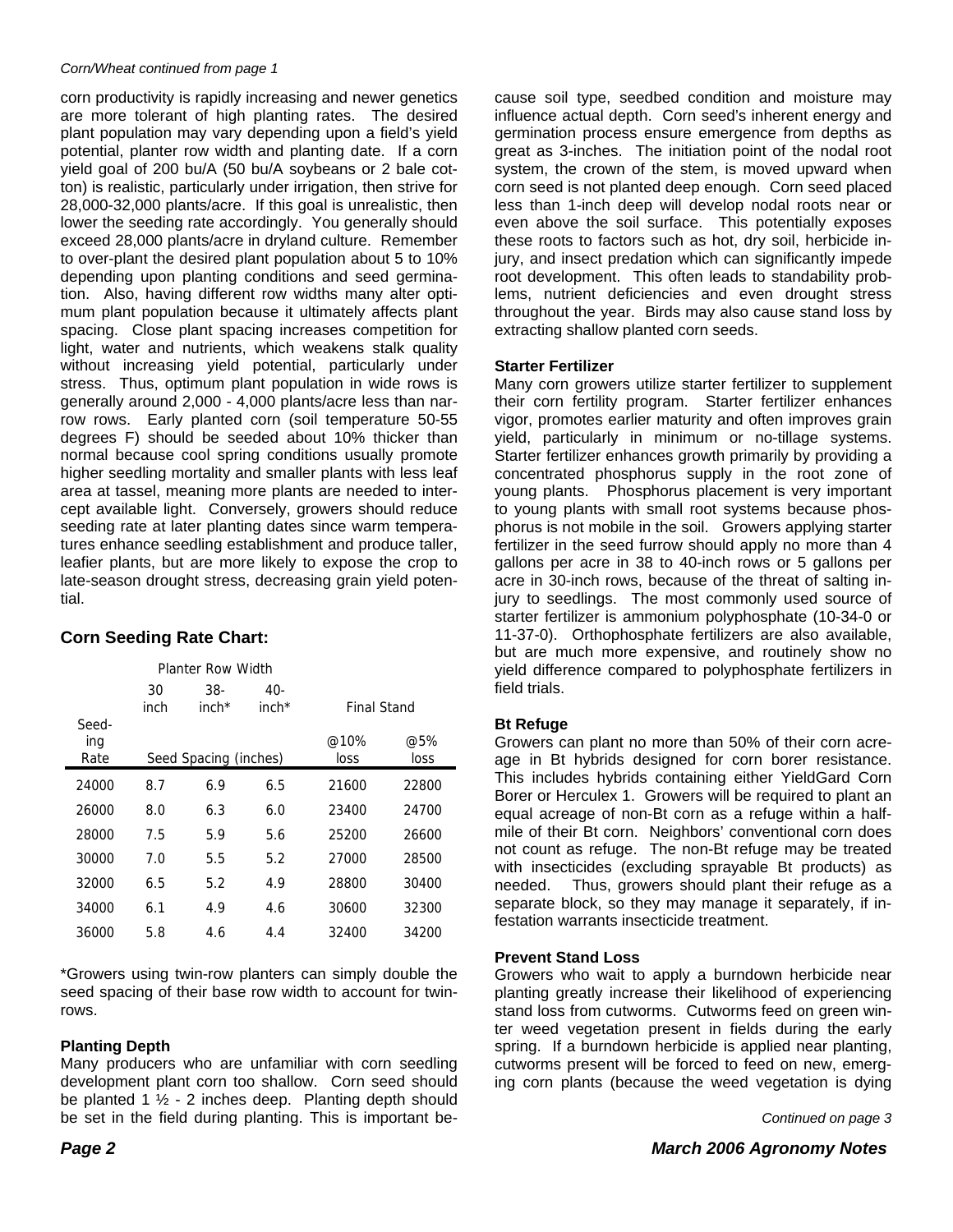#### *Corn/Wheat continued from page 2*

from the herbicide application). Thus, growers should use a labeled pyrethroid before corn emergence or with the burndown herbicide to control cutworms, unless a labeled granular insecticide is applied in a band at planting. Seed treatments may require a supplemental pyrethroid application to enhance cutworm control, because they generally do only a modest job on cutworms.

#### **WHEAT**

#### **Late nitrogen application**

Frequent February rainfall may have prohibited or delayed nitrogen application on some wheat acres. If an early split of nitrogen was applied in February, then wheat growers should have ample time to apply nitrogen without reducing yield potential. However, if nitrogen application has been prohibited thus far, growers should apply nitrogen as soon as soils dry. The final nitrogen topdress should be applied by the time the first node appears at the beginning of stem elongation (jointing, Feekes growth stage 6). This application delivers the main nutritional needs of the crop. Growers should never apply nitrogen fertilizer to wet, saturated soil.

### Forage By Dr. Richard Watson

I

#### *Alternative Forage Crops one of the major focuses of the MSU forage research program*

One of the greatest limiting factors on forage-based animal production in Mississippi is the difficulty in maintaining forage quality, particularly through the summer months. This problem is often compounded by the fact that many of our high quality crops are annuals (e.g. annual ryegrass), which have an inherently high risk of crop failure (as many of us experienced last fall). We are currently looking at specialty forage crops that may address these problems. One of these crop is chicory.

#### **What is chicory?**

Chicory is neither a grass nor a legume. It is classified as a forage herb or forb. Chicory originates from southern Europe (similar to alfalfa), and is a short lived (3-5 years) perennial. While chicory is a cool-season plant, it is summer-active and continues to be quite productive during the Mississippi summer. At first glance, chicory looks more like a pasture weed, such as curly dock, or the mescaline lettuce you buy in the grocery store, rather than a forage crop. I am also told that chicory is used as a coffee substitute in Louisiana. Chicory has a deep tap root (which makes it very drought tolerant) like alfalfa, broad 'lettuce-like' leaves that grow from a crown, and produces 4-5 foot tall stems with pink, purple, and blue flowers.

Chicory has very high nutritive value (crude protein 15%- 30% and digestibility 75%-90%), is high in many important minerals, and palatable to a wide range of livestock, including cattle, sheep, horses, goats, and deer. Chicory is not necessarily new to Mississippi. It makes up a significant portion of the USA wildlife seed market, since deer have a particular liking for it.

However, as a grazing crop for livestock, there is limited information available on this crop in the Southeastern

environment. So how did I get onto chicory? Chicory is used a lot in countries like New Zealand and Australia where most of the livestock that require high nutritive intake (i.e. growing cattle, dairy cattle, finishing cattle) are grazed on specialty high quality forage crops, such as chicory. The relatively high cost of grain products, and general scarcity of cheap commodity feed sources, means that these high quality forage crops are a necessity for animal production. Obviously, New Zealand is not Mississippi, so why should chicory work here? Agronomists, Dr. Carl Hoveland and Dr. Don Ball (esteemed coauthors of Southern forages, with Dr. Gary Lacefield, and professors at The University of Georgia and Auburn respectively) have successfully grown chicory in agronomic plots for some years. In fact, it was Dr. Hoveland who encouraged me to perhaps take it further. Dr. David Lang, forage agronomist at MSU, has also successfully grown chicory in plots at Starkville in the past. While agronomic plots at least provide us with confidence that chicory will grow in the Mississippi environment, we still do not have any grazing data to know with any confidence if the potential could be realized or not. Many forages look very appealing in a well fertilized, manicured plot, but do not last too long when you throw grazing animals into the mix. In addition to the questions of grazing, new chicory varieties have been introduced to the market, which ultimately need evaluation.

#### **Does chicory have a place in Mississippi cattle production?**

 My initial answer to this is "yes", given that we only have one full year of grazing data at one location in North Mississippi. There is still much to learn but results form our grazing and agronomic plot work have been promising to date.

*Continued on page 4*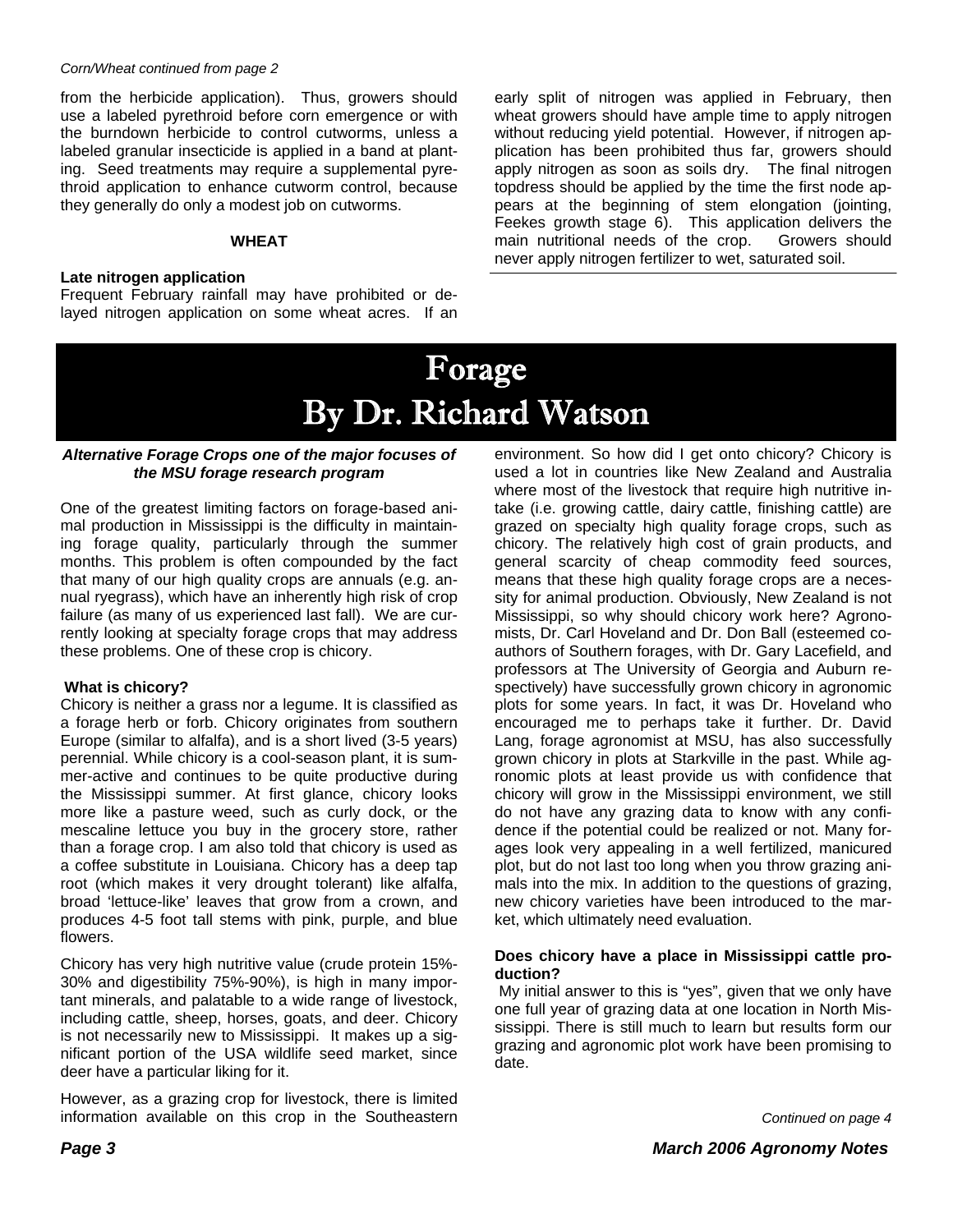#### *Forage continued from page 3*

#### **What we have found so far**

Our grazing trial at the MAFES Holly Springs Branch Station has indicated that spring average daily gain was about 2.75 lb/day, and gain per acre was in excess of 600 lb/acre over a 56-day grazing period, with an average stocking rate of 3.16, 600lb steers/acre. These results were comparable to Marshall annual ryegrass. During the summer (July and August) we could stock one and a half 700lb steers/acre and maintain growth rates at 1.82 lb/day. Preliminary data from the fall of 2005 indicate that ADG is similar to spring but carrying capacity is more like two 600lb steers/acre (bearing in mind we had a severe drought in the fall of 2005). So the first year's data suggest that we have an exceptionally high productivity forage crop capable of growing stocker steers throughout much of the year.

Agronomic plot trials at Starkville indicate that chicory will yield in excess of 6 tons of forage/acre from March through November. We are also finding that variety selection may be very important in Mississippi. We have three varieties (Oasis, Puna, and Choice) that vary in levels of a compound called lactucin (Oasis = high, Puna = intermediate, and Choice  $=$  low). While we have not seen any yield difference between the three varieties in the first year, we have started to note a rapid decline in the stand of the low lactucin variety, indicating that this has a role in persistence in the MS environment. This is moot at this stage, as the low lactucin line is not available in MS anyway, and is more suitable for the dairy cattle market north of here.

#### **Potential problems**

The two red flags we have so far are that chicory does not like heavy wet soils, particularly if they are wet in the hot summer months. Like many taproot species, chicory suffers from diseases in wet ground (this may be why we see a benefit of high lactucin levels as this compound helps protect against some common diseases), and you may lose the stand in the first summer. Chicory grows best in moderate to free drained soils with no impediment to root penetration.

The other potential problem is one of weed control. Being a broad leaf, you will be unable to use any broadleaf herbicides on chicory crops (in fact 2-4-D products will kill chicory very effectively). Sethoxydim products (e.g. Poast) can be used to remove grass weeds. The upside is that chicory is a very vigorous crop and, if managed and fertilized correctly, will out-compete all of the common weed species in MS. In fact, we have exceptionally clean stands where we have good chicory growth, which brings me to Management!

#### **Management of chicory**

Chicory is best managed as a specialty crop if you intend to utilize it as a perennial. We have had success establishing chicory on a prepared seedbed and sod-seeding

into a herbicide-treated field (clip or make hay in August, spray 2.5 pt roundup/acre and seed chicory at 5-7 lb/A in early September). Seeding dates for chicory appear quite flexible, with a potential window from after the last spring frost to about 3-4 weeks before the first fall frost being optimal.

Chicory can tolerate soil pH down to 5 but tends to do better when lime, P and K are applied according to soil test recommendations for the cool-season grasses. Chicory also responds well, in fact, needs regular nitrogen applications. We have had success in a grazing situation with 33 lb N/acre applications (100 lb/A ammonium nitrate) at planting, and then during each month of grazing.

Chicory needs to be strip or rotationally grazed so that pregrazing forage height is about 8-14" and postgrazing (what you leave behind) is no shorter than 3-4". High stocking rates (over 5 head/acre) may be needed to keep on top of spring growth. If you are unable to apply this grazing pressure, you may need to clip to a height of 10- 12" if flowering stems start to develop. The flowering stems are generally quite palatable but letting them go will reduce leaf production, quality, and overall yield. An extension publication will be produced this year outlining in more detail the establishment and management practices for chicory.

#### **Holly Springs Field Day**

**If you would like to see the chicory grazing study**  there will be a field day held on the 11th of May 11<sup>th</sup> **this year at the Holly Springs Branch Research Station in Holly Springs. For more information on this field day, please contact the Marshall county Extension Office at 662-252-3541.**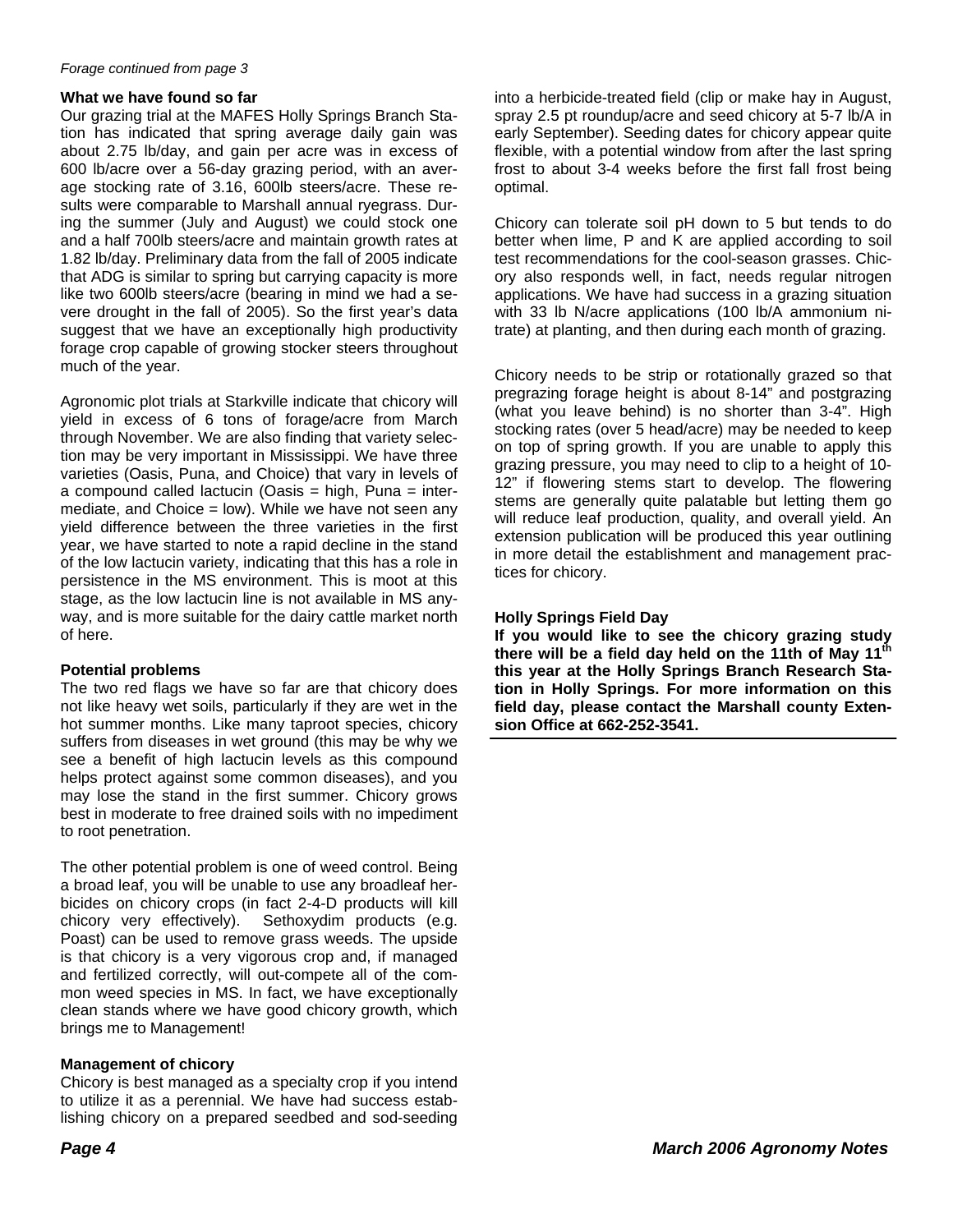### Rice By Dr. Nathan Buehring

Planting season is closely approaching. Variety placement and seeding rates are some things that need to be considered before planting. Clearfield 131 does not need to be planted on light soil that has the potential to straighthead. Research has shown that Clearfield 131 is similar to Cocodrie for straighthead susceptibility. If you do plant Clearfield 131 on light soil that could straighthead, do not hesitate to drain at midseason.

There has been a lot of discussion on how lower seeding rates do not affect rice yields. I think that last year producers learned where their seeding rates need to be. I know last a April was cold month and I can not guarantee what kind of weather we will have this coming April, but based on that, I would shoot for about 40 seeds/ft2 in the late March and early April planting window and use a good seed treatment as well. All varieties are different in the number of seed per pound. Therefore, when planting rice based on pounds/acres, be willing to adjust the rate based on the variety. Table 1 gives the proper seeding rate (lb/A) to achieve the proper seed/ft2. A lower seeding rate (30 to 35 seed/ft2) can be used if you are planting in an optimum seedbed that will result in good germination rates in the late April and early May planting window.

One of the biggest questions this winter is how to I reduce production cost. I do not have any silver bullets that can save you \$50/A without affecting yield. What I have been encouraging producers to do is look at what they did last year that possibly reduced their yield potential or cost them more money than was necessary.

Water is getting more expensive due to higher energy cost. However, not wanting to spend \$5 to \$10/A on flushing to keep a herbicide active can often lead to spending an extra \$20 to \$30/A on additional herbicides.

Grass control is very critical for getting the maximum yield potential. Letting the grass go and trying to clean it up in flood can be a very costly mistake as proven last year. Be more proactive than reactive.

With high nitrogen cost, it is imperative to capitalize on this costly investment. Getting the flood established within 5 days after the preflood nitrogen application will allow you to get the most out of your nitrogen. If flooding takes longer than 5 days, you need to consider using Agrotain or multiple inlet irrigation. Agrotain will protect your nitrogen for up to 10 days after application. Multiple inlet irrigation will help you get the flood established quicker and allow more flexibility in your irrigation program.

Foliar fungicides and insecticides are production costs that need to be based on the presence of the diseases and insects. Therefore, it is necessary to intensively scout to determine if the investment in a fungicide or insecticide will pay for itself. For CL 131 and CL 161, a foliar fungicide will pay for itself more times than not. Varieties, such as Cocodrie, Cheniere, Wells and Priscilla, need to be scouted to decide whether or not a fungicide application needs to be triggered.

For rice water weevil control, I would consider using an insecticide if there are rice water weevil adults or fresh feeding scars present. I would also treat if there is a thin stand of rice. Preflood pyretheroid insecticide applications have shown to be effective when applied up to 7 days before the initial flood has been established. If you are making a preflood herbicide application, you may consider adding a pyretheroid insecticide in the tank.

| Table 1. Proper seeding rates for popular varieties<br>grown in Mississippi. |          |          |     |  |
|------------------------------------------------------------------------------|----------|----------|-----|--|
|                                                                              | Seed/ft2 |          |     |  |
| Variety                                                                      | 30       | 35       | 40  |  |
|                                                                              |          | $-lb/A-$ |     |  |
| Cheniere                                                                     | 62       | 72       | 83  |  |
| CL 161                                                                       | 66       | 77       | 88  |  |
| <b>CL 131</b>                                                                | 63       | 73       | 84  |  |
| Cocodrie                                                                     | 68       | 80       | 91  |  |
| Priscilla                                                                    | 77       | 89       | 102 |  |
| Wells                                                                        | 73       | 85       | 98  |  |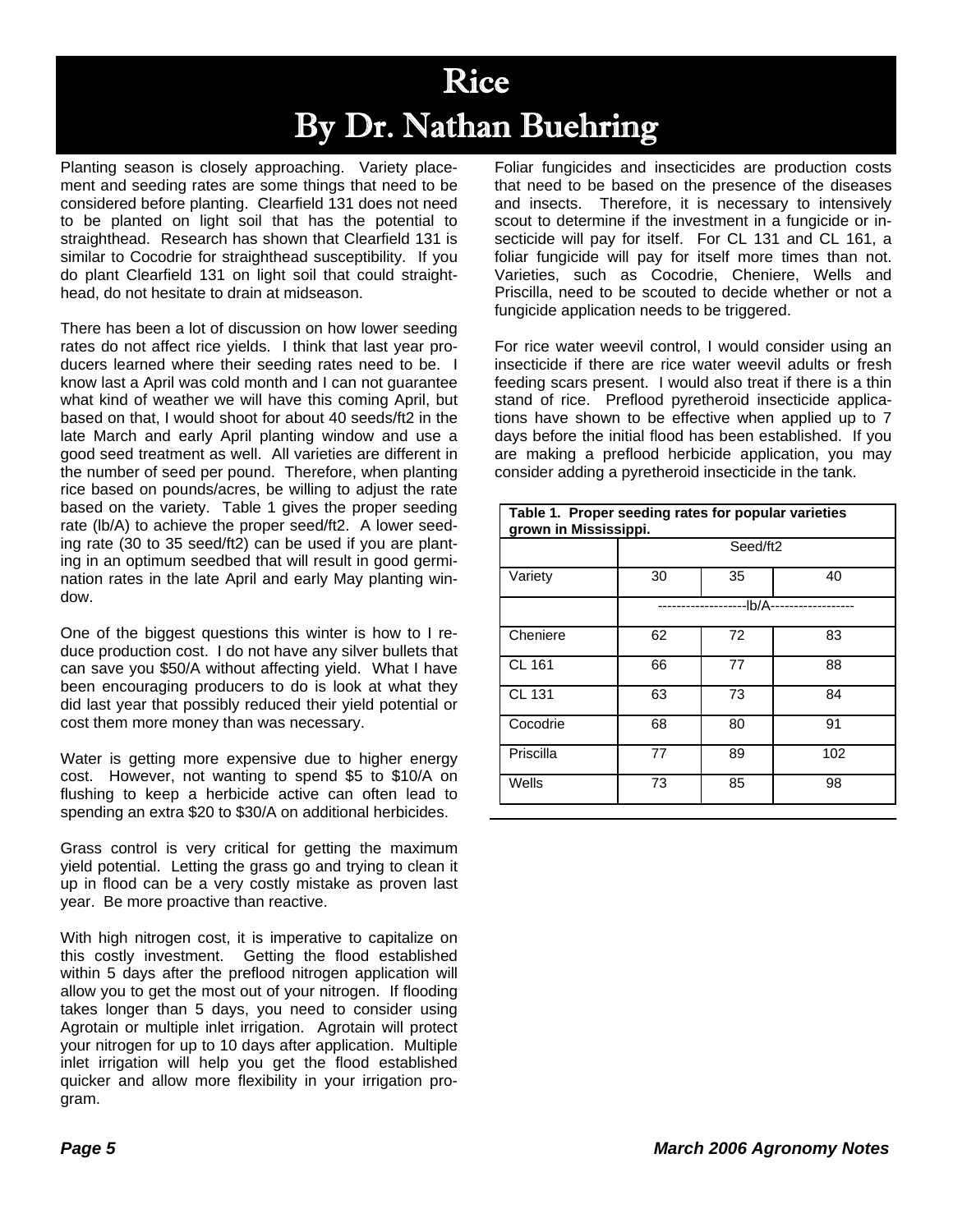### **Cotton** By Dr. Tom Barber

As this is written most everyone has decided on cotton varieties and which technology they wish to utilize in 2006. All implications are still favorable for increased cotton acres this season we could see acreage reach 1.3 million or maybe more. Rise in fertilizer costs and declining corn prices will be the major reason for the continued increase in acreage. Of course we will not know for sure until the seeds are dropped but all indications are pointing to increased acreage.

The costs of planting cotton seem to rise every year. Technology fees continue to increase and, coupled with the costs of the seed and seed treatment, a very high front-end input cost for planting cotton. This unfortunately, will be a trend that we deal with for years to come. Considering the costs involved with planting operations we need to make sure that we follow some basic guidelines that have been around for many years. Remember the technology you buy, including the seed treatments utilized, are worthless until the cotton plant germinates. Germination and seedling health depend on many factors. Seed placement and good seed/soil contact is critical in determining germination and attaining an even cotton stand. The planter used today is very precise but keep in mind these things are not meant to run 10 mph. The faster you go with a planter over 5 mph will cause less accuracy in seed placement. This could be the difference of placing the seed in good soil moisture and popping them out on top of the ground. Once the seed is placed in the ground, several factors such as moisture, seedbed temperature, seed quality and weather forecast will determine the fate of the seed.

Seed quality, as we all know, is very important in determining the germination and vigor of a young cotton crop. Seed quality is much better today than it was ten years ago. However, we still need to look and ask your dealers and seed company representatives for cool germ tests. The cool germ test of any given seed lot should be at least 60% for high quality seed. The cool germ test is a good one to look at because it is a reliable representation of what you could expect for germination in field-like conditions. In other words, it is a relative representation of the percentage of cotton plants that will survive field conditions. The cool germ can be used as a management tool for decisions on which lot of seed to plant first. The higher cool germ should be planted first because this seed will have a greater chance of experiencing adverse conditions. As hard as we try to dodge bad weather, we have a lot of ground to cover, and in most years, adverse conditions will be experienced to some degree. This is why it is so important to check the cool germ before planting. One other key thing to remember about cool germ tests is that they are not all conducted the same.

Each individual seed company will either do a cool germ in house or contract it out. Any small differences in temperatures utilized in a cool germ test can lead to big differences in the percentage. Therefore, when looking at cool germ data, do not compare between seed companies or company name brands because the tests were probably conducted one differently. When looking at the cool germ on seed lots, only compare within company name brands.

Once the cool germ of the seed is determined, focus on the soil temperature, moisture and 5-day weather forecast. Generally we recommend planting when the soil temperature at 2 inches is 65 degrees for 3 consecutive days. This time of year the soil temperature at this depth will correspond closely with ambient temperature. Keep in mind that cool wet soils will most likely result in root tip injury. I looked at several fields last year with this symptom. A taproot that is injured early in the season could spell disaster if the weather turns hot and dry, because there will not be a viable root system to gather water and needed nutrients. Consider the 5-day forecast, as well, in determining when you need to plant. Research has shown that 50 DD60's (heat units) are required for adequate cotton emergence and stand establishment. Take note of the temperatures (Highs and Lows) for the next five days before you plant. In general, the optimum planting window for Mississippi is between April 15<sup>th</sup> and May  $15<sup>th</sup>$ . It is important not to jump the gun and start before conditions are good. Many years you may be able to get by with starting a little early but sooner or later there is a chance we will get into bad situations. Cotton is more expensive to plant than ever before. Take an extra look at temperatures and weather forecasts before taking in out of the sack. I have included a table below that gives the 30-year average DD60 accumulations for weeks of April and May.

| 30 Year Seven Day Average DD Accumulation: |      |  |  |  |
|--------------------------------------------|------|--|--|--|
| <b>Stoneville, MS</b>                      |      |  |  |  |
| Apr 9-15:                                  | 28.7 |  |  |  |
| Apr 16-22:                                 | 45.6 |  |  |  |
| Apr 23-29:                                 | 48.4 |  |  |  |
| Apr 30-May 6                               | 53.8 |  |  |  |
| May 7 - 13:                                | 71   |  |  |  |
| May 13-20:                                 | 85.2 |  |  |  |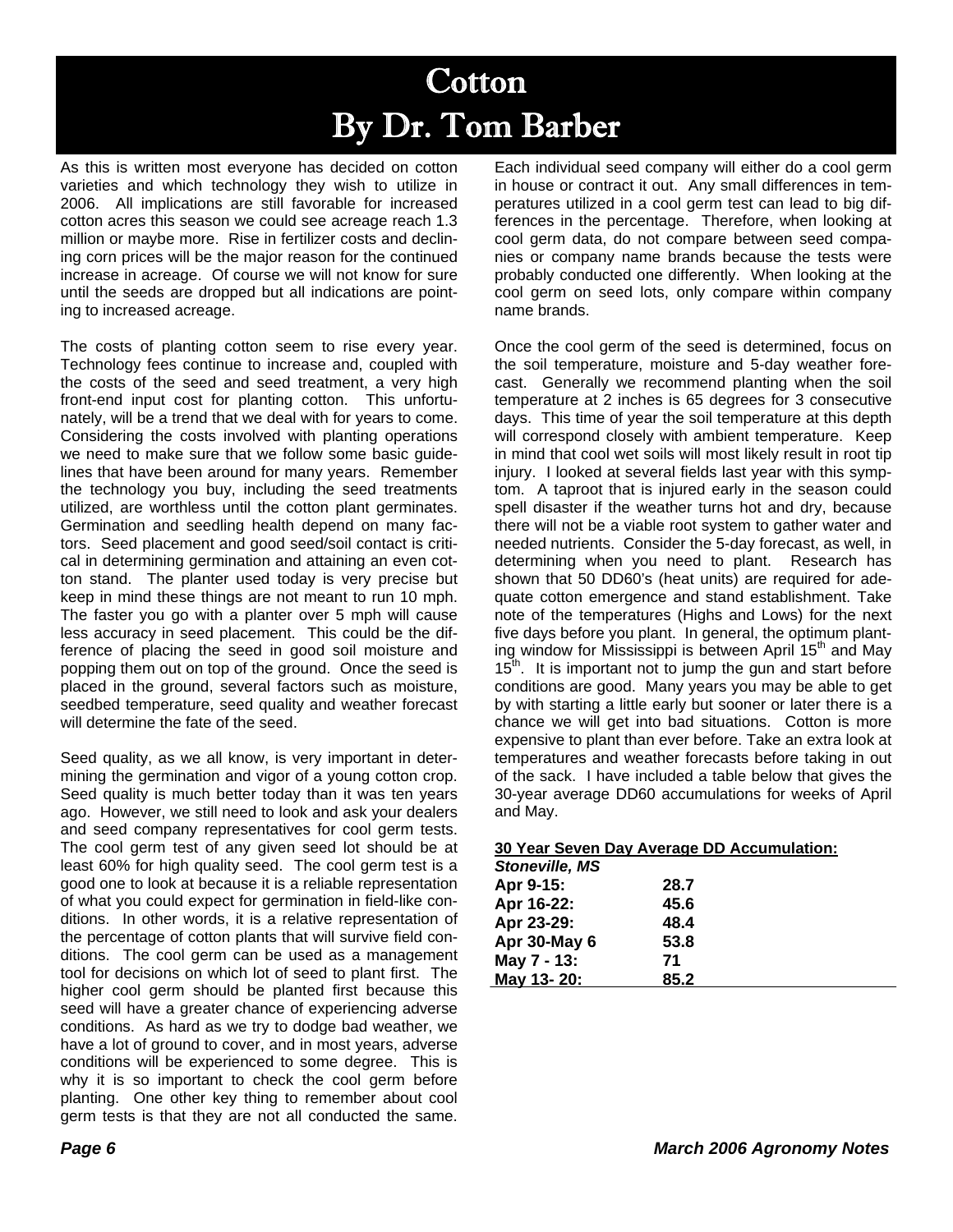### Soybeans By Dr. Alan Blaine

Variety selection remains a major challenge for the upcoming season. Supplies of the most sought after varieties are once again only available in limited quantities. Hopefully, this will minimize, to some degree, in the future but that has not been the case up to this time.

If you had problems obtaining your choices this year remember this and start early next year. I realize that when available supplies are short it becomes very frustrating. However, variety selection is still a major input and one you must live with all year.

I am sure many of you have been following the articles regarding seed regulations in Arkansas. Many different opinions exist but in Mississippi it is against our seed regulations to sell branded varieties. Based upon these possible occurrences in other areas we may need to increase our efforts of monitoring. I hope this is a minor concern but, with little enforcement due to budget constraints, I expect we are prone to be guilty of the same issues being addressed across the river.

Application of burndown herbicides shifted into high gear in the last week (March  $3^{rd}$ ). I do not feel we are behind as a whole due to the prolonged wet, cool weather we have experienced in the last several weeks. However, it is hard to believe that just ten days ago I was fighting several inches of ice getting out of Tunica and fields were so wet I was wondering if it would ever quit raining. How fast conditions changed!

Many growers had to shift their burndown plans because of delayed applications. We have gotten a lot of calls regarding planting intervals behind 2, 4-D and Clarity from those who did not change or who just put our some materials.

Both materials have planting restrictions but 2, 4-D is less of a concern than Clarity for soybeans. The interval between application and planting depends on the formulation used, rate, soil type, temperature and rainfall. Oftentimes you will not see a problem, but the closer you apply 2,4-D to planting the greater the chance of potential injury. The best avoidance mechanism is an early application. As late as some went out, I expect to see some injury this year. I hope I am wrong but only time will tell.

Clarity is used at lower rates, but given the short planting interval, this one is a greater concern. If you have delayed burdowns and do not have any resistant weeds, just increasing the rate of Roundup is a good shot. An application of 3 pints (4# material) can take care of a lot of concerns.

Following the great weather this week, I expect planting to start the first of the week (March  $6<sup>th</sup>$ ). It is early, but several have planted this early before. Soybeans can be planted early but consider your planting capacity, soil type, irrigated versus dryland, combine capacity and your location.

Drainage continues to be the most important factor to consider when planting early. If we experience cool, wet conditions it will impact the early season growth and development of all varieties. Soil type, bed versus flat, drainage, previous crop and level of fertility will all effect growth. Soybeans will begin the germination process at 55 degrees. Though this is not as cool as corn it can fill a niche in order to avoid planting cotton too early. With the exception of flooded acreage and double cropped beans, you should have all your beans planted before you ever start planting cotton.

Seed treatments are also an integral part of an early planting system. Although not needed in every situation, they should be viewed as insurance. Given the cost of seed and the potential yield loss due to replanting it is very inexpensive insurance.

As of March  $7<sup>th</sup>$ , we have 12 sentinel plots planted across the state with planting beginning March  $1<sup>st</sup>$ . We will continue to wrap up these plantings and monitor other legumes, primarily kudzu, for rust.

In the near future we plan on setting up a "1-800 information line" for rust updates. Once this line is established we will publicize the contact information.

*Continued on page 7*